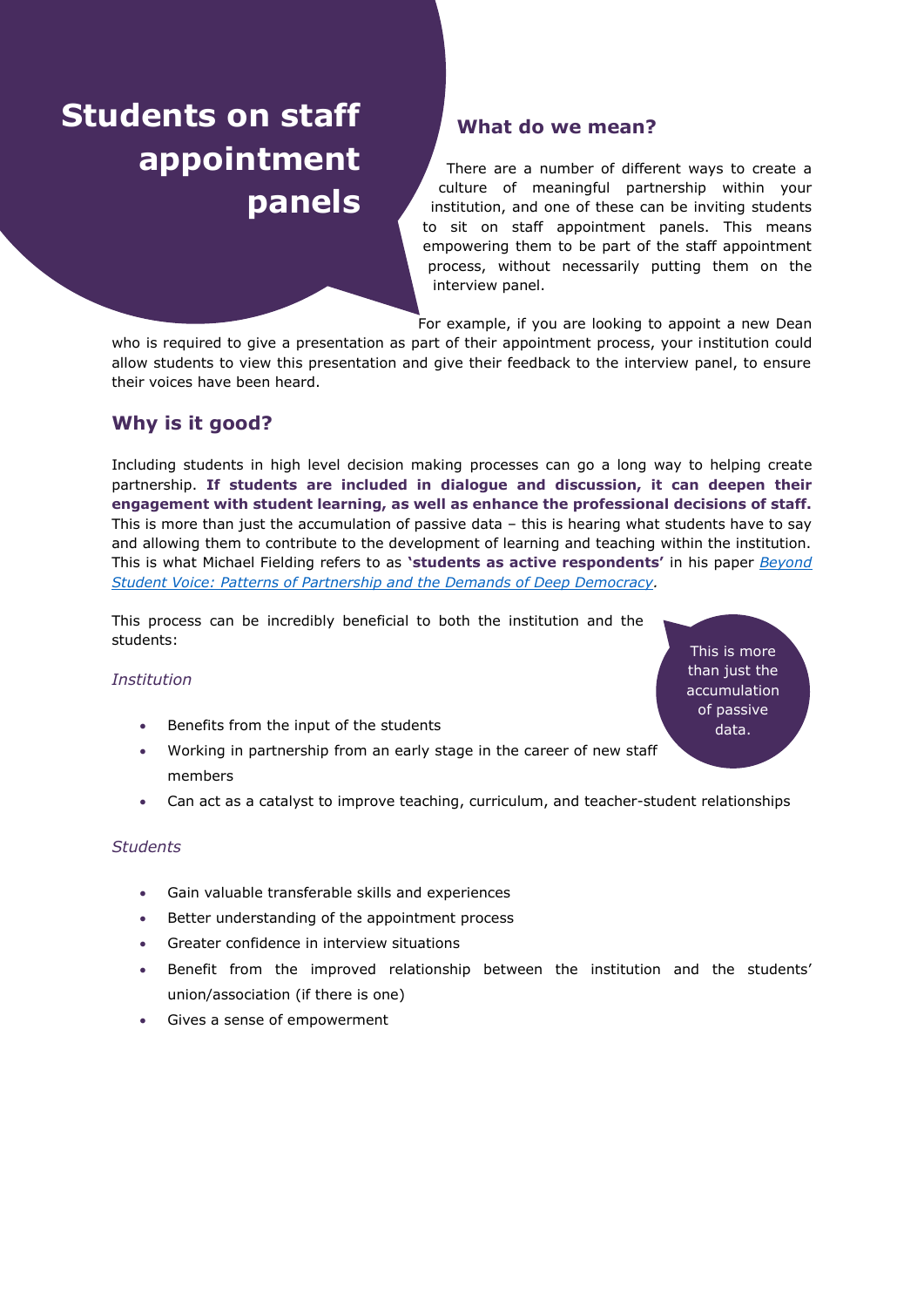### **Where to start**

There are three main steps to setting up this process at your institution: agreeing the process with the senior management team, recruiting and training the students, and establishing how they can be involved.

#### *Approaching Senior Management*

If your institution has a students' union or independent student support staff, you are in a good position to approach the senior management team. Whether by elected officers or student support staff, a case will need to be made to persuade senior managers that **involving students in the appointment process will be beneficial to the institution as a whole**.

Points to highlight will be the impact it will have on the students and the institution (see above), the benefits of student partnership in general, and the minimal effort it will require to implement.

Once this has been agreed, you can start to plan exactly how to implement it, the first step of which would be to recruit and train the students who will sit on the panels.

#### *Recruiting and training students*



How you choose to recruit your students is ultimately up to you. Some institutions have simply picked students who are clearly keen and dedicated to their role as a representative, for example, whereas you may choose to adopt a more formal approach involving an application process.

Once you have recruited your students, it is advisable that you train them briefly on what to expect, anything of which they need to be aware, how to feedback and how their opinions will be used to help make a final decision. You will also need to brief them on the applicant. Preparing students in this

way will help to get the best out of them during the recruitment process. It will also **empower them to make the most of the situation**. If they can understand how their opinions will be used, they will be more likely to want to input.

#### *How students can be involved*

Here are some examples of methods you can implement to get learners involved in the staff appointment process:

#### Teaching Staff

St David's College ask their applicants to teach a sample lesson, which is then assessed by the learners in the class. Their opinions on the teacher are then fed back to the selection panel, who take it on board before appointing an individual into the post.

This approach is an excellent start to student partnership because it is the learners who will be working closely with the teaching staff, therefore their opinions should be sought and valued. The most effective teachers are those who engage well with their students, so seeking their approval at the appointment stage is wise.